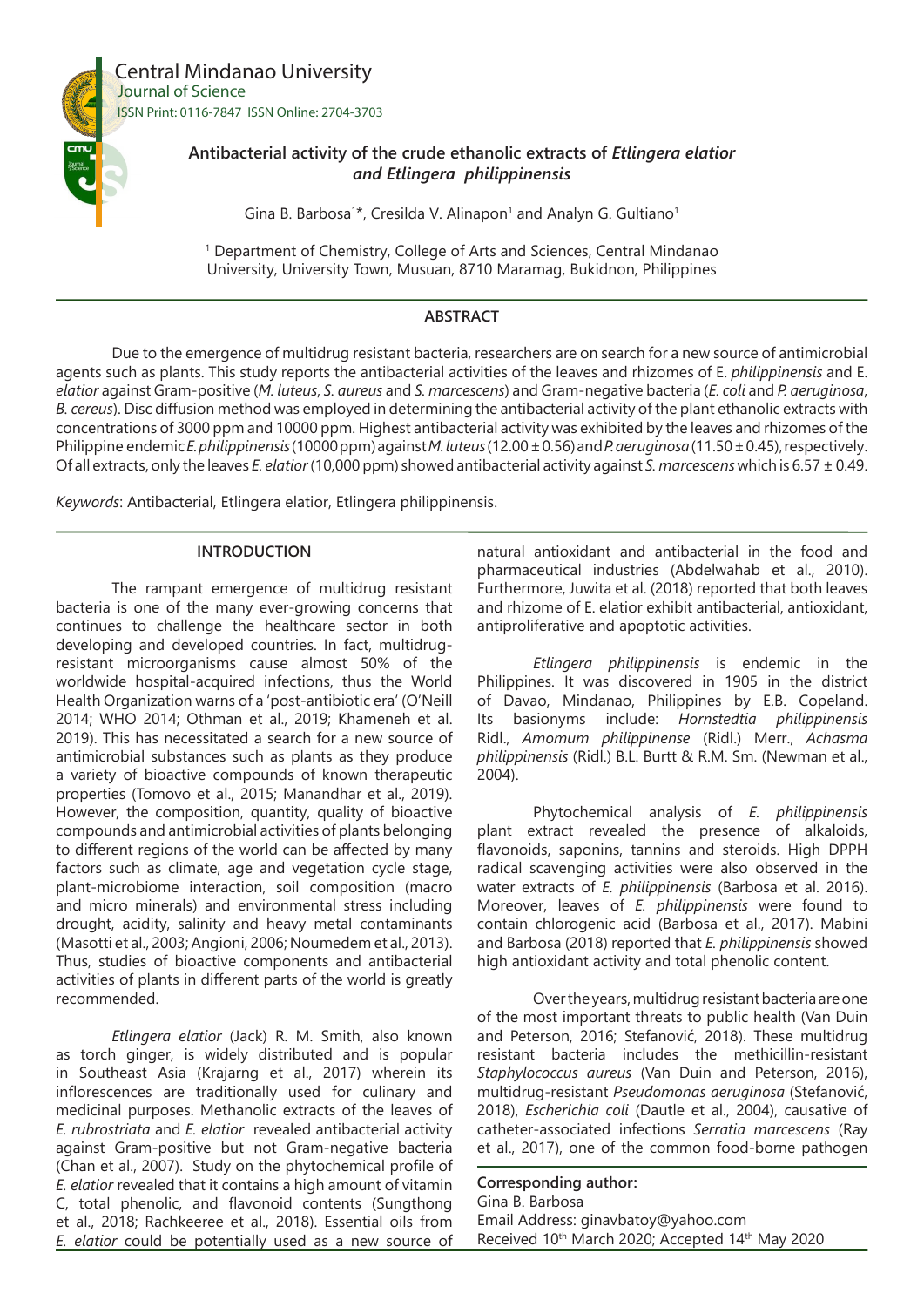*Bacillus cereus* (Shawish and Tarabees, 2017; Gao et al., 2018) and *Micrococcos luteus* (Rind and Khan, 2000). According to Izah (2018) these multidrug resistant bacteria are the most commonly studied organisms for antimicrobial susceptibility pattern using plant extract. Hence, this study aims to investigate the antibacterial property of *Etlingera elatior* and *Etlingera philippinensis* against these select multidrug resistant bacteria, that is, *S. aureus*, *P. aeruginosa*, *E. coli*, *S. marcescens*, *B. cereus*, and *M. luteus*.

# **METHODOLOGY**

### **Plant Materials Collection**

Bulk plant leaves and rhizomes of *E. elatior* and *E. philippinensis* were collected in Musuan, Maramag, Bukidnon, and Barangay Gutapol, Kibawe, Philippines, respectively in January 2019. Representative photographs of the samples are presented in Figure 1. Identification of the collected samples were done by Dr. Florfe M. Acma , a taxonomist of the Central Mindanao University (CMU) Herbarium, Center for Biodiversity Research and Extension in Mindanao CEBREM0, CMU, University Town, Musuan, Bukidnon, Philippines.

### **Plant Material Preparation**

The fresh leaf samples were washed with tap water then sterilized using 10% Sodium hypochlorite. Final rinsing was done with distilled water three times (Ang et al, 2019). The rhizomes were peeled and grated to fine pieces. The washed leaf and grated rhizome samples were airdried for four weeks under shade at ambient temperature, 29 °C. The dried leaf samples and grated rhizomes were finely powdered using a heavy duty blender and stored inside airtight Ziploc bags prior extraction. **Extraction** 

The powdered dried leaf and rhizome samples (250g) of *E. elatior* and *E. philippinensis* were soaked in absolute ethanol (Scharlau,) for 48 hours and filtered twice, using cheese cloth first then finally with Whatman No.1 filter paper. The filtrate (ethanol extract) was rotaryevaporated under vacuum at 40 °C to remove ethanol. Fresh crude ethanolic extracts were then used to make 3000 ppm and 10000 ppm for antibacterial analyses that were submitted to the Microbiology laboratory, College of Veterinary Medicine (CVM) in Central Mindanao University (CMU), University Town, Musuan, Bukidnon.



(A)







(B)



FIGURE 1. Photographs of E. elatior plant (A), E. philippinensis plant (B), E. elatior rhizome (C), and E. philippinensis rhizome (D).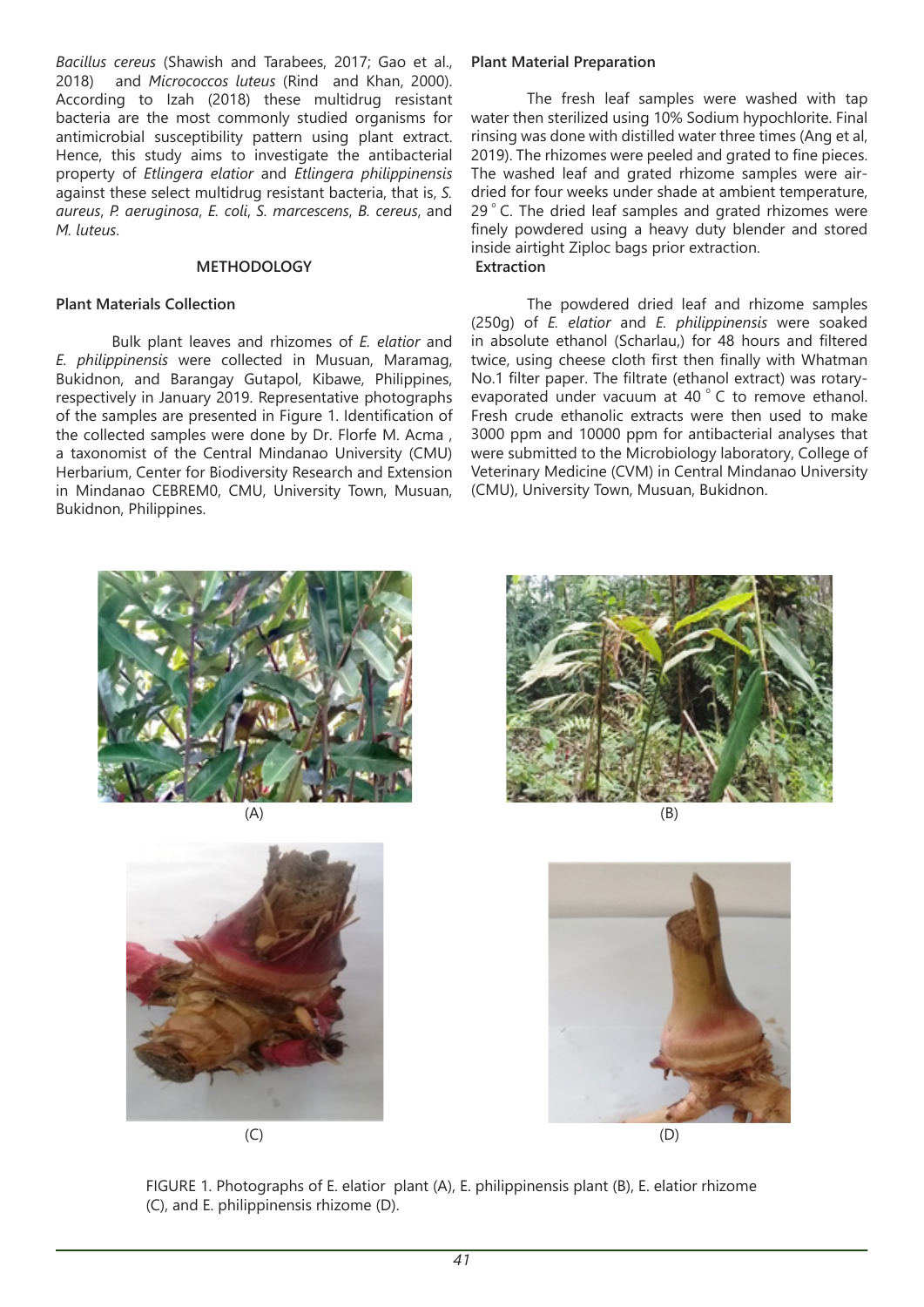#### **Antibacterial Activity Determination**

#### *Test organisms*

Six bacterial species were used as test organisms, namely: Gram-positive (*S. aureus*, *M. luteus* and *B. cereus*) and Gram-negative (*E. coli*, *S. marcescens* and *P. aeruginosa*). B. cereus (BIOTECH 1509) was incubated in 30 °C, aerobic for 24 hours in nutrient agar containing beef extract, peptone, and sodium chloride. *M. luteus* (BIOTECH 1793) and *E. coli* (BIOTECH 1634) were incubated at 37 °C with an incubation period of 24 hours in nutrient agar containing beef extract, peptone, and sodium chloride. *S. aureus*, *S. marcescens* and *P. aeruginosa* were isolated by Microbiology Laboratory, CVM, CMU, all in nutrient agar and incubated at 35 °C at 24 hours.

#### *Antibacterial Assay*

The antibacterial activity determination of the crude extracts was limited only to concentrations 3000 ppm and 10000 ppm when assayed against the select abovementioned bacteria. Paper Disc Diffusion Method on Mueller Hinton agar medium as described by Guevarra (2005) with slight modification was employed in this assay.

Briefly, the bacterial inoculum was swabbed over the entire surface of the Mueller Hinton agar plate using a sterile cotton swab. A sterile six (6) mm filter paper disc, previously soaked in the crude extract for 24 hours, was placed on the surface of the Mueller Hinton agar. After 24 hours of incubation at 37 °C, the diameter of the zones of inhibition of bacterial growth was measured in millimeters using a caliper. The assay was done in three replicates per sample.

# **Statistical Analysis**

The antibacterial activity test results obtained in this study were statistically analyzed using t-test to compare the antibacterial activity of *E. elatior* from *E. philippinensis* against the test organisms. The same statistical test was performed on the results to compare the antibacterial activity of the leaf extracts from the rhizome extracts of each plant species. The t-test is used to compare whether the two means differ significantly from each other at 0.05 level of significance or whether their difference can be accounted for merely by random variations.

#### **RESULT AND DISCUSSION**

There is urgency to search for more antibacterial agents from plant source due to the growing concern on antibiotic resistance of most pathogenic organisms. There are still very limited scientific data on antibacterial activity of *E. elatior* and *E. philippinensis*. To fill this gap even at least partially, this study was conducted.

The antibacterial activity of the ethanolic extracts of the leaves and rhizomes of *E. philippinensis* and *E. elatior* are presented in Table 1. Concentrations of 3,000 ppm and 10,000 ppm were based on the study of Prakash and Karmegam (2012) and Wejinyake et al., 2016 with slight modification, respectively. Thirty micrograms of amikacin  $(22.7\pm4.45-26.3\pm4.45)$  and absolute ethanol (0) were used as positive and negative control, respectively. The zone of inhibition was measured in millimeter. Antibacterial activity tests were done in three trials.

## **Antibacterial activity of E. philippinensis**

At 3000 ppm, *E. philippinensis* was only active against *M. luteus* (6.70 ± 0.87-leaves, 6.37 ± 0.64- rhizome) and *P. aeruginosa* (7.33 ± 1.04-rhizome). Both leaves and rhizome of *E. elatior* at 3,000 ppm did not show any antibacterial activity on the select bacteria. The leaves of *E. philippinensis* at 10,000 ppm showed a considerable antibacterial activity against *P. aeruginosa* (10.60 ± 0.55), *E. coli* (4.68 ± 0.85), *M. luteus* (12.00 ± 0.56), *B. cereus* (8.23 ± 0.32). *E. philippinensis* rhizome at 10,000 ppm showed antibacterial activity against *P. aeruginosa* (11.50 ± 0.45), *M. luteus* (7.07 ± 0.38) and *B. cereus* (7.20 ± 0.30). The highest antibacterial activity was exhibited by the leaves and rhizomes of E. philippinensis (10,000 ppm) against M. luteus (12.00  $\pm$  0.56) and P. aeruginosa (11.50  $\pm$ 0.45), respectively.

#### **Antibacterial activity of E. elatior**

For *E. elatior* at concentration 10,000 ppm, the antibacterial activities against *M. luteus* and *B. cereus* are 6.67  $\pm$  0.58 (leaves) and 6.67  $\pm$  0.58 (rhizome), respectively. Of all extracts only the leaves *E. elatior* (10,000 ppm) showed antibacterial activities against *S. marcescens* which is 6.57 ± 0.49. Both plants, *E. philippinensis* and *E. elatior*, were not active against *S. aureus*.

#### **Interpretation of Antibacterial assay results**

Guevarra (2005) interpreted the antibacterial activity of the crude extracts as inactive if the zone of inhibition is <10 mm; partially active if 10-13 mm; active if 14-19 mm; and very active if >19 mm. Based on this criteria, the ethanolic extracts of *E. philippinensis* at 10,000 ppm is considered partially active against *M. luteus* (12.00  $\pm$  0.56 – leaves and *P. aeruginosa* (10.60  $\pm$  0.55 – leaves; 11.50  $\pm$  0.45 – rhizomes) while the rest of the extracts are inactive. It is important to note, however that these extracts are still crude and purification of the extracts may increase the antibacterial activity A study of Policegoudra et al. (2006) on mango ginger rhizome has shown that the isolated compound has a more pronounced increase in antibacterial activity than the source extract.

The interpretative range in the zone of inhibition for the antibacterial activity of 30 g Amikacin antibiotic disc was  $\Box$  14 mm for resistant, 15-16 mm for intermediate sensitivity, and  $\Box$  17 mm for sensitive. Amikacin gave  $\Box$ 17 mm zones of inhibition (22.7 - 26.3) against all test organisms implying that these organisms are all sensitive to amikacin.

There are many contributing factors affecting the antibacterial efficacy of plants. Some of these factors include environmental factors (time of harvesting, weather and botanical source), method of extraction, choice of solvent used metabolism and adaptation strategies of the microbes which also includes the type, genus, species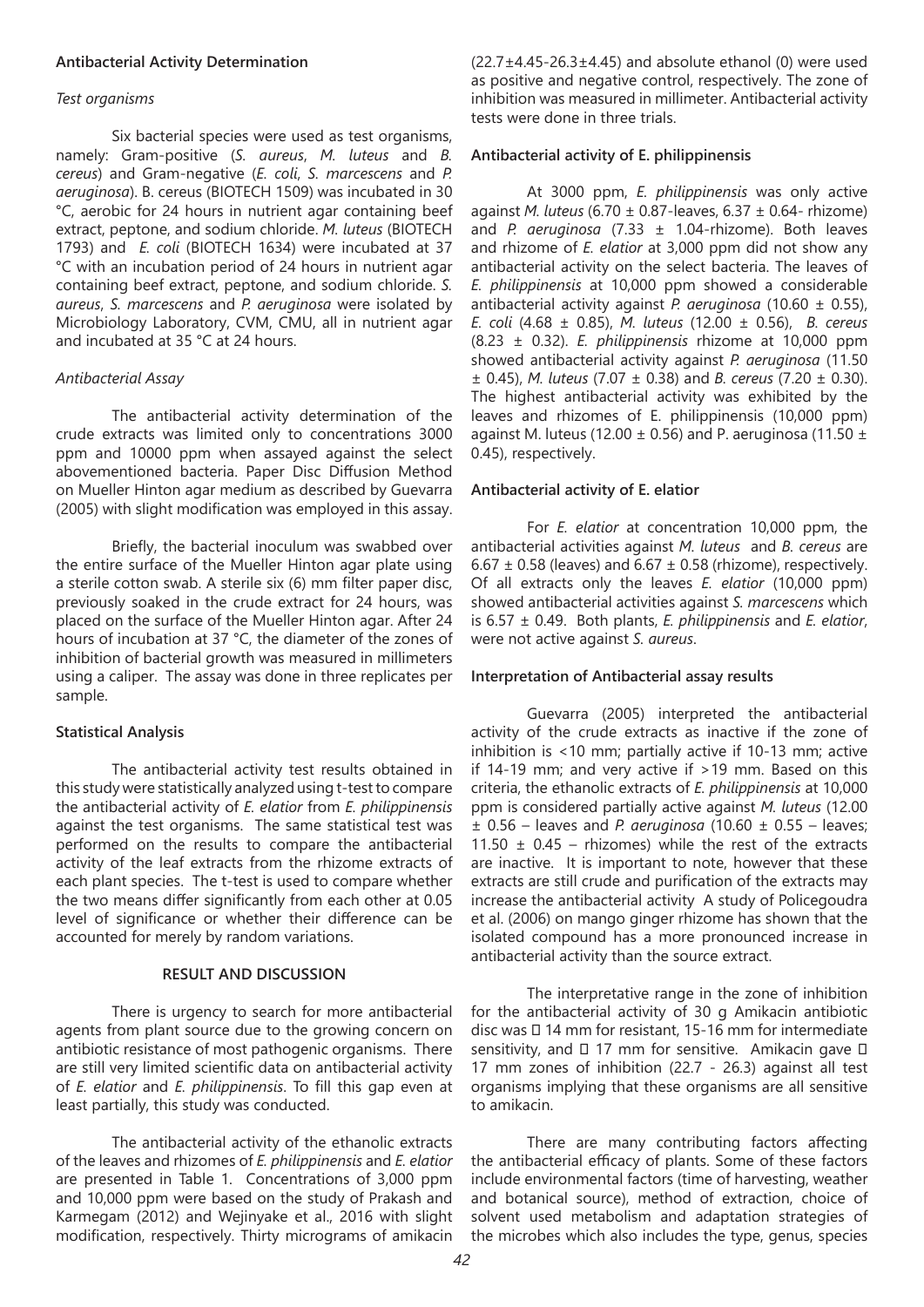and strain, biochemistry of the plant (composition of the bioactive compounds, hydrophilicity, lipophilicity, concentration of the plant extract, pH value), plant species, age and parts used. (Li et al., 2017; Abdalla and Abdallah, 2018; Stefanović, 2018; Izah, 2018; Ellof, 2019). These best explains the variation of the results obtained in this study. For instance, E. elatior showed no antibacterial activity against all the bacteria tested at 3,000 ppm but its leaves showed antibacterial activity against M. luteus and S. marcescens at 10,000 ppm. It's rhizomes also showed antibacterial activity against B. cereus at 10,000 ppm.

Chan et al. (2007) reported no antibacterial activity of the methanol extracts of E. elatior leaves on the Gramnegative bacteria E. coli, P. aeruginosa, and Salmonella cholerasuis. In this present study, E. elatior leaves and rhizomes have no antibacterial activity in both 3000 ppm and 10000 ppm against the Gram-negative E.coli and P. aeruginosa. Interestingly, it has antibacterial activity against Gram-negative S. marcescens at 10000 ppm. Gram-negative bacteria are generally less susceptible to plant extracts than the Gram-positive bacteria (Chan et al., 2007). The outer membrane of Gram-negative bacteria consists of lipoprotein and lipopolysaccharide which is selectively permeable and thus regulates access to the underlying structures (Chopra and Greenwood, 2001).

Amikacin, positive control, is a member of aminoglycosides. A group of antibiotics used since the 1940s to primarily treat a broad spectrum of bacterial infections. In this study, amikacin exhibited greater antibacterial activity against gram-positive; *S. aureus*, *M. luteus* and *B. cereus* and Gram-negative; *E. coli*, *S. marcescens* and *P. aeruginosa*, ranges from 22.7±4.45-26.3±4.45 mm, as compared to both the root and leaf extracts of *philippinensis* and *E. elatior*. This is to be expected since the extracts have various impurities as compared to the drug that is a purified and semi-synthetically processed molecule (Ramirez and Tolmasky, 2017; Otto et al., 2014).

Furthermore, it is interesting to note, that despite being just a crude extract, both plants displayed antibacterial activity on selected test organisms. This result warrants further purification and biological activity testing of *E. philippinensis* and *E. elatior*.

### **CONCLUSION AND RECOMMENDATION**

Crude ethanolic extracts of E. elatior and E. philippinensis showed antibacterial activity against selected test organisms. The Philippine endemic E. philippinensis leaves and rhizomes possessed the highest antibacterial activity against M. luteus and P. aeruginosa, respectively. Further purification and biological activity testing of E. elatior and E. philippinensis is recommended. Moreover, it is recommended that antibacterial studies on more varied extract concentrations and antifungal studies be done on these plants.

#### **REFERENCES**

- Abdalla WE and Abdallah EM. 2018. Antibacterial activity of ginger (*Zingiber officinale Rosc.*) Rhizome: A mini review. International Journal of Pharmacognosy and Chinese Medicine, 2(4).
- Abdelwahab SI, Zaman FQ, Mariod AA, Yaacob M, Abdelmageed A, Hassan A, Khamis S. 2010. Chemical composition, antioxidant and antibacterial properties of the essential oils of *Etlingera elatior* and *Cinnamomum pubescens* Kochummen. Journal of the Science of Food and Agriculture, 90 (15):2682-2688. DOI:10.1002/ jsfa.4140.
- Ang AMG, Enot MM, Baltazar GJD, Alinapon CV, Buncales EO, Barbosa GB. Antioxidant and Cytotoxic Activity of the Leaf Ethanolic Extracts of Tithonia diversofilia and Gliricidia sepium from Bukidnon, Philippines. AJBLS. 2019;8(1):8-15. 10.5530/ajbls.2019.8.2

| Microorganims      | <b>Plant Extract Concentration</b> |                    |               |      |                      |                     |                    |                    | Zone of Inhibition, mm |                      |
|--------------------|------------------------------------|--------------------|---------------|------|----------------------|---------------------|--------------------|--------------------|------------------------|----------------------|
|                    | 3000 ppm                           |                    |               |      | 10000 ppm            |                     |                    |                    | Positive               | Negative             |
|                    | E.<br>philippinensis               |                    | E.<br>elatior |      | Ε.<br>philippinensis |                     | Ε.<br>elatior      |                    | Control<br>(Amikacin,  | Control<br>(Ethanol, |
|                    |                                    | R                  |               | R.   |                      | R                   |                    | R                  | 30 <sub>mcg</sub> )    | Absolute)            |
| P. aeruginosa (G-) | 0.00                               | $7.33 \pm$<br>1.04 | 0.00          | 0.00 | $10.60 \pm$<br>0.55  | $11.50 \pm$<br>0.45 | 0.00               | 0.00               | $23.0 \pm 4.81$        | 0.00                 |
| $E.$ coli $(G-)$   | 0.00                               | 0.00               | 0.00          | 0.00 | 4.68 $\pm$<br>0.85   | 0.00                | 0.00               | 0.00               | $22.7 \pm 4.45$        | 0.00                 |
| M. luteus $(G+)$   | $6.70 \pm$<br>0.87                 | $6.37 \pm$<br>0.64 | 0.00          | 0.00 | $12.00 \pm$<br>0.56  | $7.07 \pm$<br>0.38  | $6.67 \pm$<br>0.58 | 0.00               | $24.2 \pm 2.33$        | 0.00                 |
| S. marcescens (G-) | 0.00                               | 0.00               | 0.00          | 0.00 | 0.00                 | 0.00                | $6.57 \pm$<br>0.49 | 0.00               | $23.5 \pm 3.32$        | 0.00                 |
| B. cereus $(G+)$   | 0.00                               | 0.00               | 0.00          | 0.00 | $8.23 \pm$<br>0.32   | $7.20 \pm$<br>0.30  | 0.00               | $6.67 \pm$<br>0.58 | $26.3 \pm 4.45$        | 0.00                 |
| S. aureus $(G+)$   | 0.00                               | 0.00               | 0.00          | 0.00 | 0.00                 | 0.00                | 0.00               | 0.00               | $24.4 \pm 1.98$        | 0.00                 |

Table 1. Antimicrobial activity as zone of inhibition (mm) of E. philippinensis and E. elatior ethanolic extracts against selected bacterial strains. Results are expressed as Mean of three replicates  $\pm$  SD; 0.00 = No Zone of Inhibition; Gram-negative (G-); Gram-positive (G)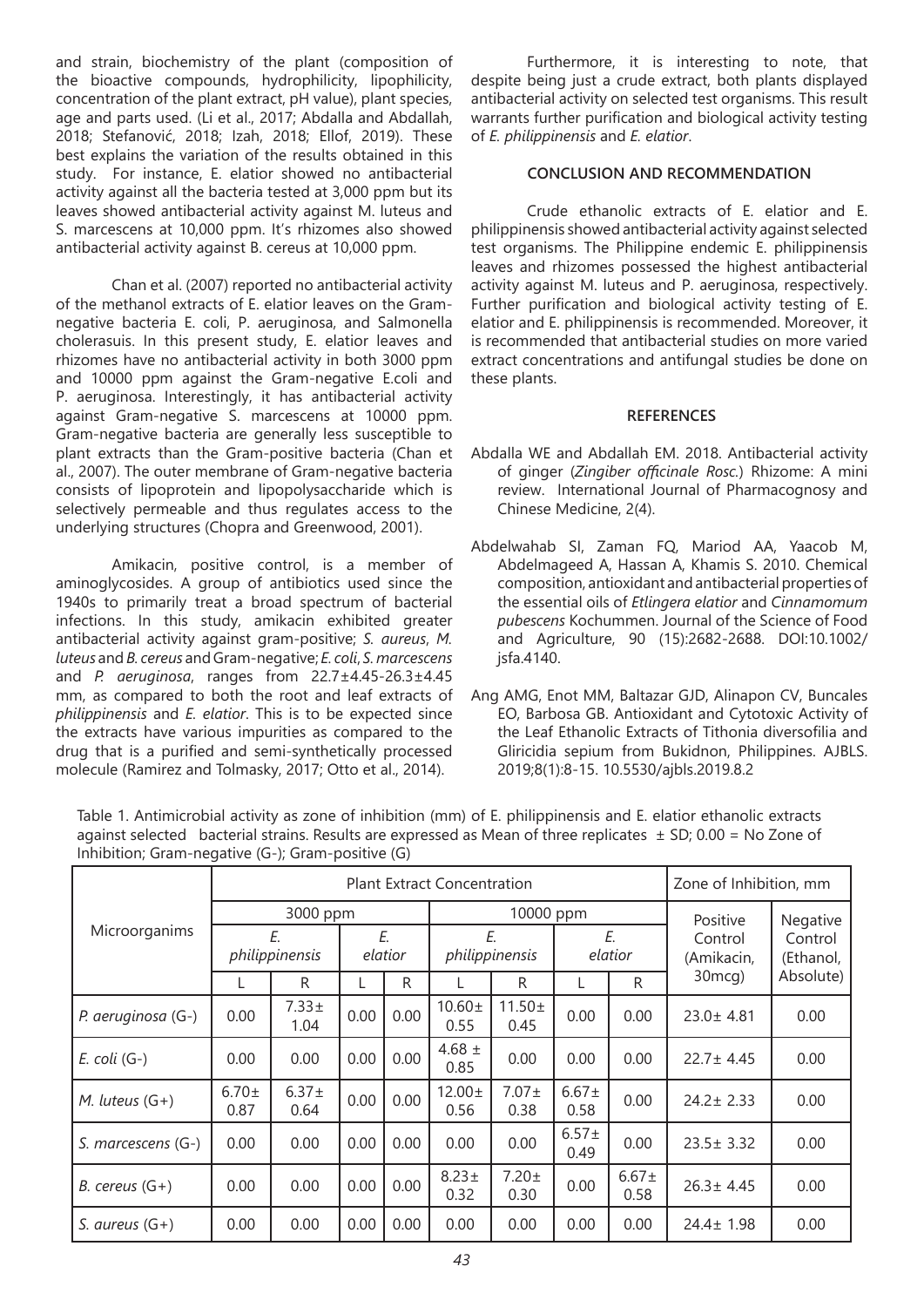- Angioni A, Barra A, Coroneo V, Dessi S, Cabras P .2006. Chemical composition, seasonal variability, and antifungal activity of *Lavandula stoechas* L. ssp. stoechas essential oils from stem/leaves and flowers. Journal of Agricultral Food Chemistry 54(12): 4364- 4370.
- Barbosa GB, Jayasinghe NS, Natera SH, Inutan ED, Peteros NP, Roessner U. 2017. From common to rare Zingiberaceae plants-A metabolomics study using GC-MS. Phytochemistry, 140:141-150. http://dx.doi. org/10.1016/jphytochem. 2017.05002.
- Barbosa GB, Peteros NP, Inutan ED. 2016. Antioxidant activities and phytochemical screening of *Amomum muricarpum, Hornstedtia conoidea and Etlingera philippinensis*. Bulletin of Environment, Pharmacology and Life Sciences, 5(8): 22-32.
- Chan E, Lim Y, Omar M .2007. Antioxidant and antibacterial activity of leaves of Etlingera species (Zingiberaceae) in Peninsular Malaysia. Food Chemistry 104 (4):1586- 1593
- Chopra I and Greenwood D .2001. Antibacterial agents: basis of action. In J. Battista (Ed), Encyclopedia of life sciences. Wiley,<www.els.net>
- Dautle MP, Ulrich RL and Hughes TA.2004. *In Vitro* Antibiotic Sensitivity and Resistance of 100 Clinical Bacterial Isolates Purified from Microbial Biofilms Associated with Silicone Gastrostomy Tubes Removed from Pediatric Patients. The Journal of Applied Research. Vol.4;1.
- Eloff, JN .2019. Avoiding pitfalls in determining antimicrobial activity of plant extracts and publishing the results. BMC complementary and alternative medicine, 19(1), 1-8.
- Gao T, Ding Y, Wu Q, Wang J, Zhang J, Yu S, Yu P, Liu C, Kong L, Feng Z, Chen M, Wu S, Zeng H and Wu H (2018) Prevalence, Virulence Genes, Antimicrobial Susceptibility, and Genetic Diversity of *Bacillus cereus* Isolated From Pasteurized Milk in China. Front. Microbiol. 9:533. doi: 10.3389/fmicb.2018.00533
- Guevara BQ. 2005. A Guidebook to plant Screening: Phytochemical and Biological, Revised Edn, (Manila: UST Publishing House), 156.
- Izah SC .2018. Some determinant factors of antimicrobial susceptibility pattern of plant extracts. Res Rev Insights. Volume 2(3): 1-4. doi: 10.15761/RRI.1000139
- Juwita T, Puspitasari IM, and J Levita. 2018. Torch ginger (*Etlingera elatior*): A review on its botanical apects, phytoconstituents and pharmalogical activities. Pakistan Journal of Biological Sciences, 21: 151-165. DOI: 10.3923/pjbs.2018.151.165.
- Khamene B, Iranshahay M, Sohelli V, and BSF Bazzaz. 2019. Review on plant antimicrobials:a Mechanistic viewpoint. BMC: *Antimicrobial Resistantance and*

*Infection Control*. 8:118.

- Krajarng A, Chulasiri M and Watanapokasin R. 2017. *Etlingera elatior* extract promotes cell death in B16 melanoma cells via down-regulation of ERK and Akt signaling pathways. BMC Complementary and Alternative Medicine, 17: 415. 3). DOI: 10.1186/s12906- 017-1921.
- Li J, Xie S, Ahmed S, Wang F, Gu Y, Zhang C, Chai X, Wu Y, Cai J and Cheng G (2017) Antimicrobial Activity and Resistance: Influencing Factors. Front. Pharmacol. 8:364. doi: 10.3389/fphar.2017.00364
- Mabini JMA and Barbosa GB. 2018. Antioxidant activity and phenolic content of the leaves and rhizomes of *Etlingera philippinensis* (Zingiberaceae). Bulletin of Environment, Pharmacology and Life Sciences, 7(9): 39-44.
- Manandhar S, Luitel S and Dahal RK. 2019. *In Vitro* Antimicrobial Activity of Some Medicinal Plants against Human Pathogenic Bacteria. Journal of Tropical Medicine Volume 2019, Article ID 1895340, 5 pages.
- Masotti V, Juteau F, Bessiere JM, Viano J .2003. Seasonal and phenological variations of the essential oil from the narrow endemic species *Artemisia molinieri* and its biological activities. Journal of Agricultural Food Chemistry 51(24): 7115-7121.
- Newman M, Lhuillier A, Poulsen AD. 2004. Checklist of the Zingiberaceae of Malesia. Nationaal Herbarium Nederland, Universiteit Leiden Branch Leiden.
- Noumedem JAK, Mihasan M, Lacmata S, Stefan M, Kuilete JR and V Kuete. 2013. Antimicrobial activities of the crude extracts and five Cameroonian vegetables against Gram-negative multidrug-resistant bacteria. *BMC Complementary and Alternative Medicine*. 13:26.
- O'Neill J. 2014. Tackling drug-resistant infections globally: final report and recommendations. UK: HM Government and Welcome Trust.
- Othman L, Sleiman A and Abdel-Massih RM (2019) Antimicrobial Activity of Polyphenols and Alkaloids in Middle Eastern Plants. Front. Microbiol. 10:911. doi: 10.3389/fmicb.2019.00911
- Otto R.B.D., Ameso S., Onegi B (2014) Assessment of antibacterial activity of crude leaf and root extracts of *Cassia alata against Neisseria gonorrhea*. African Health Science. 14(4):840–848. 10.4314/ahs.v14i4.11
- Policegoudra RS, Divakar S & Aradhya SM 2007. Identification of difurocumenonol, a new antimicrobial compound from mango ginger (*Curcuma amada*  Roxb.) rhizome. Journal of applied microbiology, 102(6), 1594-1602.
- Prakash M & Karmegam N. .2012. In-vitro antibacterial activity of certain plant extracts against plant disease causing bacteria isolated from citrus plant. International